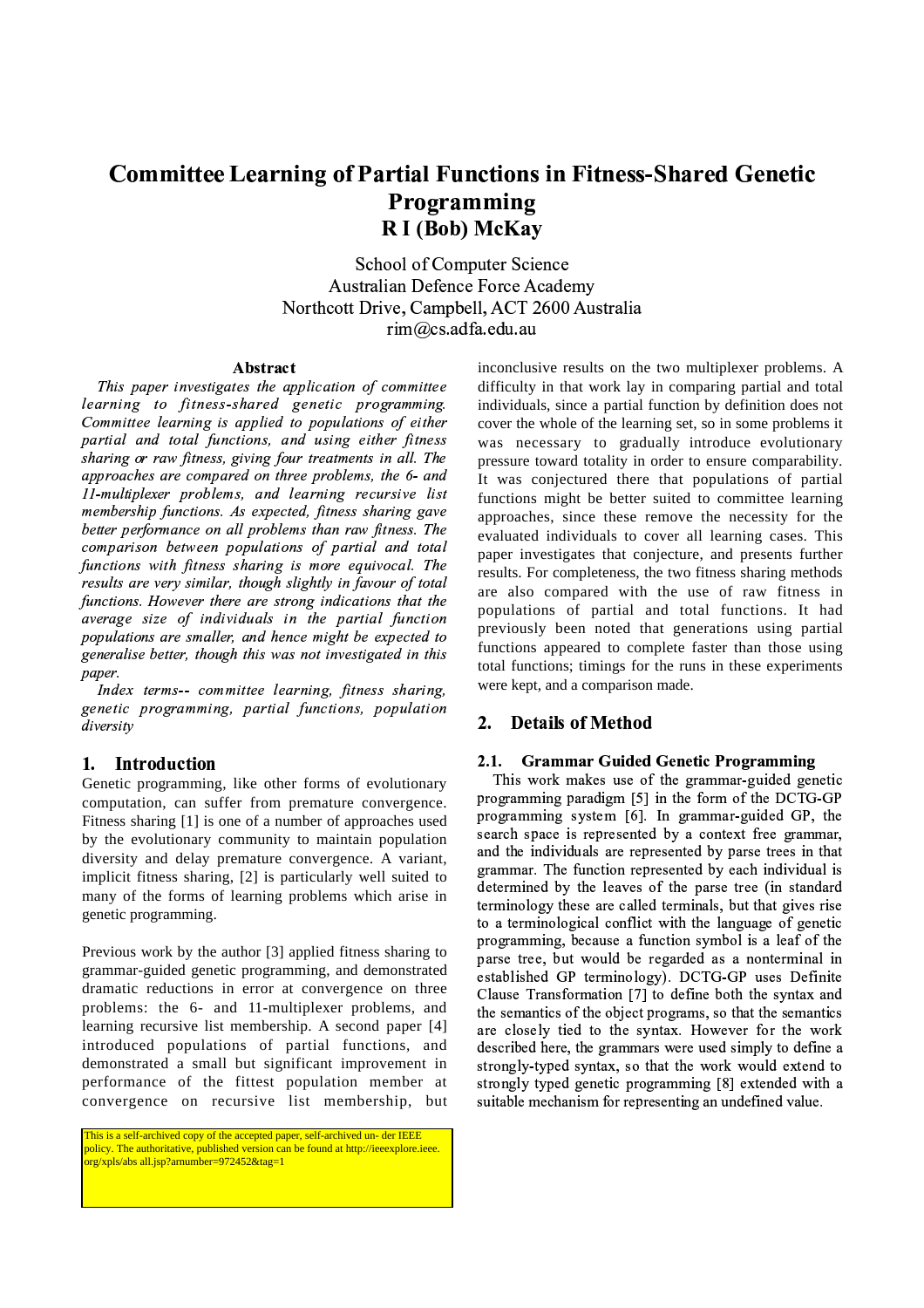### ·¸¹IF ºFE <sup>E</sup> »¼HG

Implicit fitness sharing makes the assumption that the fitness of each individual in the population is calculated as the sum of rewards for a number of cases:

$$
f_{raw}(i) = \sum_{c \in cases} reward(i(c))
$$

The implicitly shared fitness is then calculated by dividing the reward amongst all individuals which make the same decision for that case:

$$
f_{share}(i) = \sum_{c \in cases} \frac{reward(i(c))}{\sum_{i': i'(c) = i(c)} reward(i'(c))}
$$

### $\blacksquare$   $\blacksquare$   $\blacksquare$   $\blacksquare$   $\blacksquare$   $\blacksquare$   $\blacksquare$   $\blacksquare$   $\blacksquare$   $\blacksquare$   $\blacksquare$   $\blacksquare$   $\blacksquare$   $\blacksquare$   $\blacksquare$   $\blacksquare$   $\blacksquare$   $\blacksquare$   $\blacksquare$   $\blacksquare$   $\blacksquare$   $\blacksquare$   $\blacksquare$   $\blacksquare$   $\blacksquare$   $\blacksquare$   $\blacksquare$   $\blacksquare$   $\blacksquare$   $\blacksquare$   $\blacksquare$   $\blacks$

By a partial function we mean a function whose value, for some arguments, is undefined. In this work, this is achieved by adding, for each nonterminal in the grammar, a production leading to a distinguished 'undefined' value. For example, the following might be a fragment of a grammar for boolean functions:

| $\vdash$ BOOL $\rightarrow$ BOOL $\land$ BOOL        |
|------------------------------------------------------|
| $\vdash$ BOOL $\rightarrow$ BOOL $\lor$ BOOL         |
| $\mathsf{I}$ BOOL $\rightarrow$ $\mathsf{\neg}$ BOOL |
| $\mathsf I\,\,\mathsf{BOOL}\to\mathsf{UNDEF}$        |

Semantically, UNDEF always evaluates to the undefined value φ. In this work, lazy evaluation is used:

true  $\land$   $\phi$  =  $\phi$   $\land$  true =  $\phi$ 

false  $\wedge \phi = \phi \wedge false = false$ 

but eager evaluation would not be inconsistent with the approach.

### $2,4.$ Combining Partial Functions and Fitness Evaluation

When functions are permitted to be partial rather than total, we can distinguish between the accuracy of an individual and its coverage - an individual may be highly accurate on those cases which it chooses to predict, but that may be a small percentage of the overall set of cases, so the individual may have poor coverage. This is the core idea behind the introduction of partial functions to genetic programming, permitting individuals to concentrate on those parts of the problem on which they perform best.

Hence it is appropriate to reward individuals for accuracy rather than coverage, and rely on the overall populationbased evaluation strategy to ensure coverage. Since implicit fitness sharing will place evolutionary pressure on the overall population to diversify, we can expect it to provide complete coverage by the population as a whole.

Hence in the fitness sharing runs, the fitness evaluation used accuracy as the fitness measure (ie the overall fitness is the shared fitness divided by the number of cases for which the individual is defined).

$$
f_{\textit{part}\_\textit{share}}(i) = \sum_{c \in \textit{cases}} \frac{\textit{reward}(i(c))}{N(i) * \sum_{i': i'(c) = i(c)} \textit{reward}(i'(c))}
$$

Where partial functions are evaluated using raw fitness, if accuracy were used as the measure, there would be no pressure on the population to provide complete coverage of the cases. Hence for these runs, coverage is used as the measure of overall fitness - an undefined value is simply treated as an incorrect answer.

#### $2.5.$ **Committee Evaluation**

There are many possible ways of evaluating the predictions of a population. In this work, a simple weighted voting approach was used. Preliminary experiments with linearly-scaled voting suggested that this gave insufficient weight to the fittest members of the population, so the voting weights used the square of the fitness of the individual. The prediction of the population as a whole on a given case was taken to be the prediction with the highest voting weight (for partial functions, 'undefined' predictions were not counted).

# Ã <sup>Ä</sup> ÅÆÇyqvÈyopz{ xy|vÉo

Three experimental problems were used:

- the 6-multiplexer problem
- the 11-multiplexer problem
- recursive list membership

The 6-multiplexer problem is to predict, from the inputs, the outputs of a multiplexer having two address and four data lines. The search space is the set of boolean combinations of the address and data values using 'and', 'or', 'not' and three-way 'if' combinators.

 $-$  11  $\leq$  11  $\leq$   $-$ 

| $EXPR \rightarrow BOOL$              |
|--------------------------------------|
| $BOOL \rightarrow TERM$              |
| $BOOL \rightarrow$ and BOOL BOOL     |
| $BOOL \rightarrow$ or BOOL BOOL      |
| $BOOL \rightarrow not BOOL$          |
| $BOOL \rightarrow$ if BOOL BOOL BOOL |
| TERM $\rightarrow$ a0                |
| TERM $\rightarrow$ a1                |
| TERM $\rightarrow$ d0                |
| $TERM \rightarrow d1$                |
| TERM $\rightarrow$ d2                |
| TERM $\rightarrow$ d3                |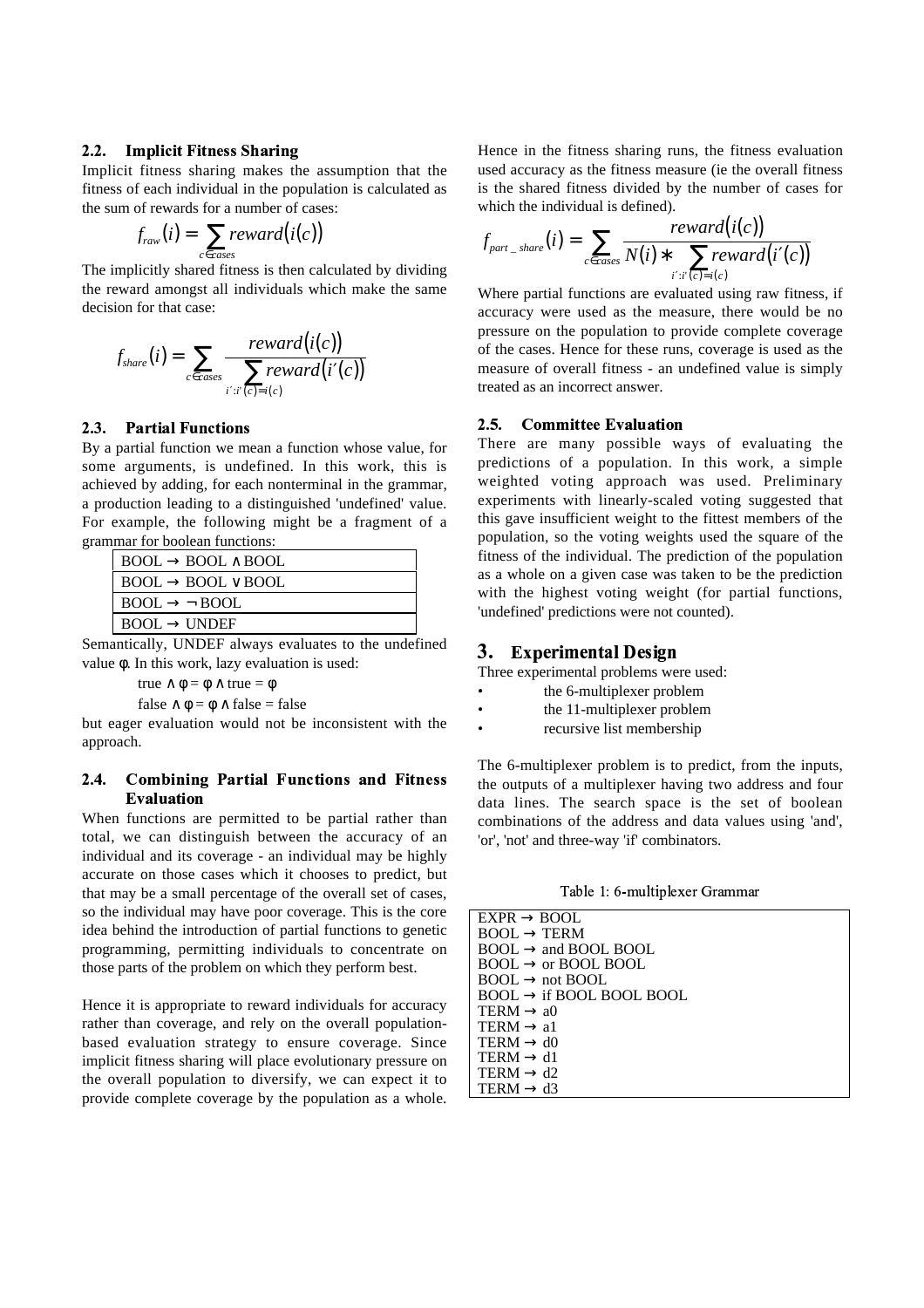The 11-multiplexer problem is to predict the outputs of a three address, eight data line multiplexer; the grammar is extended with terminals for the additional inputs.

The recursive list membership problem is to learn, from a set of positive and negative cases of list membership, an expression for a recursive membership function using a lisp-like language.

| $S \rightarrow M$               |
|---------------------------------|
| $M \rightarrow$ if EXPN EXPN M  |
| $M \rightarrow$ "               |
| $EXPN \rightarrow atom LST$     |
| $EXPN \rightarrow eq$ LST LST   |
| $EXPN \rightarrow$ member x LST |
| $EXPN \rightarrow true$         |
| $EXPN \rightarrow false$        |
| $LST \rightarrow$ first LST     |
| $LST \rightarrow rest LST$      |
| $LST \rightarrow x$             |
| $LST \rightarrow v$             |

When a system is to learn recursive functions, an additional choice has to be made: whether the recursions are to be evaluated intensionally (ie from further calls to the defined function) or extensionally (ie from the actual values in the data). There are problems with extensional evaluation with incomplete datasets, so we chose to use intensional evaluation. However this introduces an additional problem, namely the risk that a recursion may be infinite. Rather than attempt to detect infinite loops syntactically (in general, an uncomputable problem), we have chosen a simple semantic expedient: a count is kept of the depth of recursion, and any depth greater than a fixed count evaluates as 'loop'. The 'loop' value is treated much like the 'undefined' value, except that at the top level it is treated as an 'incorrect' answer (other choices could be made here, but they would lead to difficulties in comparing partial and total function populations). The fixed depth was chosen as 15, on the basis that the longest lists presented as cases have 10 elements, so further recursion is unlikely to be productive.

The experiments used half-ramped initialisation and tournament selection. Parameter settings are given below: They differ from the experiments reported in earlier papers [3,4] chiefly in running smaller populations for more generations, as some difficulty had been experienced in that work in ensuring that the runs actually reached

convergence. Longer runs and smaller populations would both be expected to result in earlier convergence, and thus permit differences to be seen within the computationally accessible region.

| <b>PARAMETER</b>             | <b>SPECIFICATION</b> |
|------------------------------|----------------------|
| Number of Runs               | 100                  |
| Generations per Run          | 200/500              |
| <b>Population Size</b>       | 150                  |
| Max depth (initial pop)      | 8                    |
| Max depth (subsequent)       | 10                   |
| Tournament size              |                      |
| <b>Crossover Probability</b> | 0.9                  |
| <b>Mutation Probability</b>  |                      |

 $\blacksquare$  11  $\land$   $\blacksquare$   $\blacksquare$   $\blacksquare$   $\blacksquare$   $\blacksquare$   $\blacksquare$   $\blacksquare$   $\blacksquare$   $\blacksquare$   $\blacksquare$   $\blacksquare$   $\blacksquare$   $\blacksquare$   $\blacksquare$   $\blacksquare$   $\blacksquare$   $\blacksquare$   $\blacksquare$   $\blacksquare$   $\blacksquare$   $\blacksquare$   $\blacksquare$   $\blacksquare$   $\blacksquare$   $\blacksquare$   $\blacksquare$   $\blacksquare$   $\blacksquare$   $\blacksquare$   $\bl$ 

For the 6 multiplexer, the raw fitness was the proportion of the 64 cases correctly predicted. For the 11 multiplexer, computational considerations prevented use of all 2048 cases. Instead, each generation a random selection of 64 cases was made, and evaluation conducted against those. An independent selection was made at each generation.

The 6-multiplexer runs were terminated at 200 generations, and the 11-multiplexer at 500 generations, or earlier if population evaluation gave a 100% accurate solution. In the 11-multiplexer case, the population was tested only against the 64 cases in the final generation. This might have resulted in the acceptance of populations which would not extend accurately to the full 2048 case set, but this does not affect the comparative evaluations which are the focus of this work.

 $\blacksquare$  11  $\blacksquare$   $\blacksquare$   $\blacksquare$   $\blacksquare$   $\blacksquare$   $\blacksquare$   $\blacksquare$   $\blacksquare$   $\blacksquare$   $\blacksquare$   $\blacksquare$   $\blacksquare$   $\blacksquare$   $\blacksquare$   $\blacksquare$   $\blacksquare$   $\blacksquare$   $\blacksquare$   $\blacksquare$   $\blacksquare$   $\blacksquare$   $\blacksquare$   $\blacksquare$   $\blacksquare$   $\blacksquare$   $\blacksquare$   $\blacksquare$   $\blacksquare$   $\blacksquare$   $\blacksquare$ 

| <b>PARAMETER</b>             | <b>SPECIFICATION</b> |
|------------------------------|----------------------|
| Number of Runs               | 100                  |
| Generations per Run          | 200                  |
| <b>Population Size</b>       | 500                  |
| Max depth (initial pop)      |                      |
| Max depth (subsequent)       | 10                   |
| Tournament size              | 5                    |
| <b>Crossover Probability</b> | 0.9                  |
| <b>Mutation Probability</b>  |                      |

For the list membership problem, the population was evaluated against 20 cases, 10 positive and 10 negative.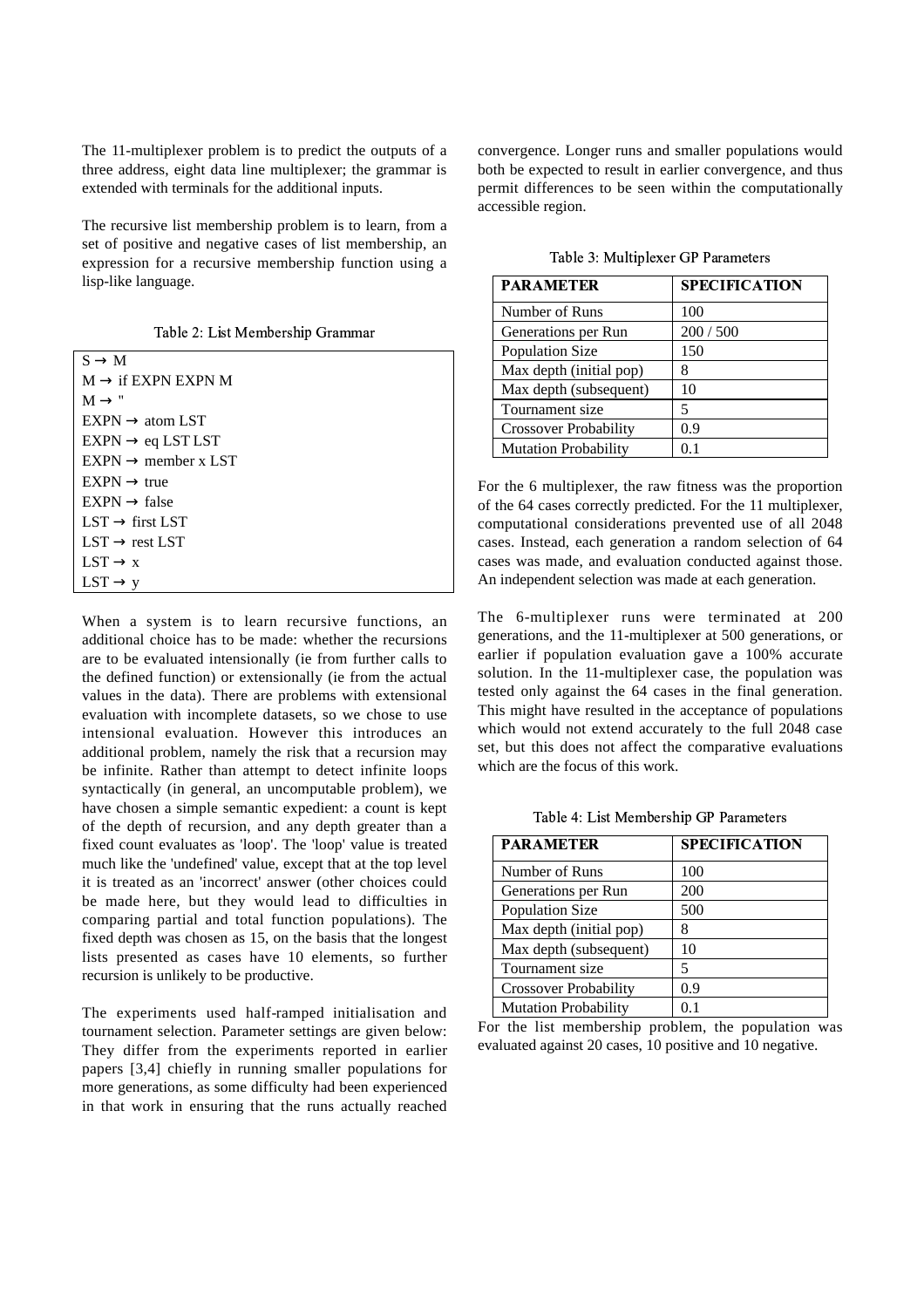| <b>POSITIVE CASES</b>           | <b>NEGATIVE CASES</b>           |  |  |  |
|---------------------------------|---------------------------------|--|--|--|
| member( $1$ [1])                | member( $1$ [6])                |  |  |  |
| member $(1 \, 2 \, 1)$          | member( $1$ [3 6])              |  |  |  |
| member( $1$ [2 3 1])            | member(1 $[236]$ )              |  |  |  |
| member(1 [2 3 4 1])             | member(1 $[2 3 4 6]$ )          |  |  |  |
| member(1 [2 3 4 5 1])           | member(1 [2 3 4 5 6])           |  |  |  |
| member(1 [2 3 4 5 6 1])         | member(1 [2 3 4 5 6 7])         |  |  |  |
| member(1[2 3 4 5 6 7 1])        | member(1 [2 3 4 5 6 7 8])       |  |  |  |
| member(1 [2 3 4 5 6 7 8 1])     | member(1 [2 3 4 5 6 7 8 9])     |  |  |  |
| member(1 [2 3 4 5 6 7 8 9 1])   | member(1 [2 3 4 5 6 7 8 9 2])   |  |  |  |
| member(1 [2 3 4 5 6 7 8 9 2 1]) | member(1 [2 3 4 5 6 7 8 9 2 3]) |  |  |  |

Table 5: List Membership Cases

Each experiment involved four separate treatments:

- raw fitness, populations of total functions
- fitness sharing, populations of total functions
- raw fitness, populations of partial functions
- fitness sharing, populations of partial functions

### $\overline{\mathbf{A}}$ . **Results**

### $4.1.$ **6-Multiplexer Results**

The percentage of runs which terminated in a correct voted solution are shown in table 6 and plotted in figure 1:

Table 6: Percentage of Runs Generating Correct Solution

|                        | <b>Total Functions</b> | <b>Partial Functions</b> |
|------------------------|------------------------|--------------------------|
| <b>Raw Fitness</b>     | 61                     |                          |
| <b>Fitness Sharing</b> | 98                     | ۹۶                       |



Figure 1: % Runs Incomplete, 6 Multiplexer

Figure 2 shows the mean of the depth of the trees used for the six multiplexer problem (generations before 30, and the partial functions with raw fitness run, are omitted from the plot in order to concentrate on the area of interest). The trees in the partial functions / shared fitness treatment are in general considerably smaller up to about generation 150, at which point the 'total shared' and 'partial shared' plots are based only on the two remaining incomplete runs, and so may not be reliable indicators.



Figure 2: Mean Depth of Trees, 6 Multiplexer

Table 7: Computational Time, 6 Multiplexer

|                 | <b>Raw Fitness</b> |         | <b>Fitness Sharing</b> |         |  |
|-----------------|--------------------|---------|------------------------|---------|--|
|                 | Total              | Partial | Total                  | Partial |  |
| cpu/Run         | 1464.01            | 1038.97 | 373.49                 | 410.79  |  |
| Generations/Run | 128.06             | 198.00  | 41.94                  | 61.31   |  |
| cpu/Generation  | 11.6               | 5.27    | 8.68                   | 6.47    |  |

cpu times are in seconds

#### **11-Multiplexer Results**  $4.2.$

The results for the 11 multiplexer are shown in tables 8 and 9 and plotted in figures 3 and 4:

Table 8: Percentage of Runs Generating Correct Solution

|                        | <b>Total Functions</b> | <b>Partial Functions</b> |
|------------------------|------------------------|--------------------------|
| <b>Raw Fitness</b>     |                        |                          |
| <b>Fitness Sharing</b> |                        |                          |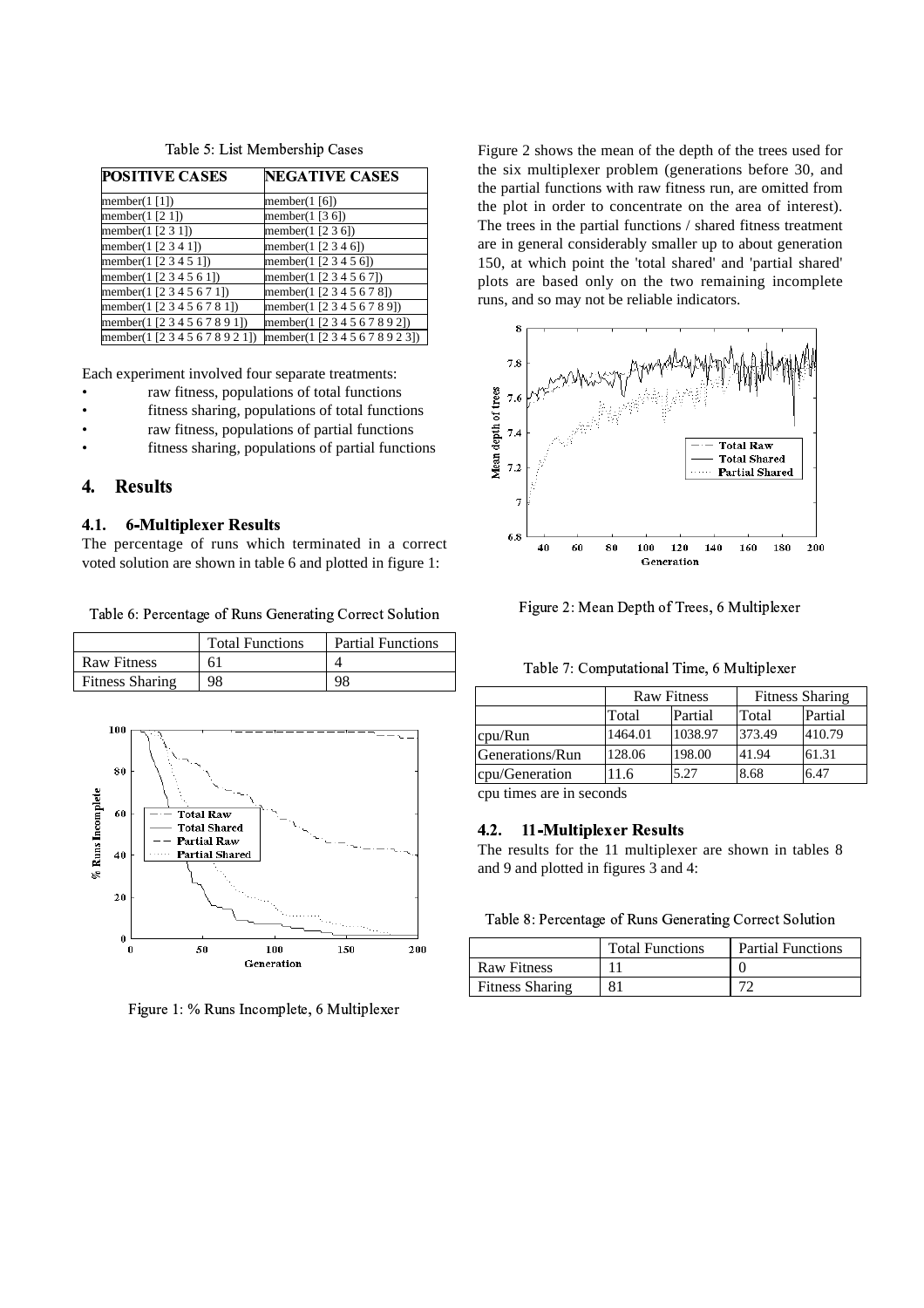

Figure 3: % Runs Incomplete, 11 Multiplexer

Tree depth results and run-times for the 11 multiplexer are shown in table 9 and figure 4 (early generations and 'partial raw' run are omitted to concentrate on the area of interest).



Figure 4: Mean Tee Depth, 11 Multiplexer

| Table 9: Computational Time, 11 Multiplexer |  |  |
|---------------------------------------------|--|--|
|                                             |  |  |

|                 | <b>Raw Fitness</b> |         | <b>Fitness Sharing</b> |         |  |
|-----------------|--------------------|---------|------------------------|---------|--|
|                 | Total              | Partial | Total                  | Partial |  |
| cpu/Run         | 8257.80            | 3109.31 | 4371.97                | 3823.90 |  |
| Generations/Run | 485.34             | 500.00  | 305.04                 | 371.21  |  |
| cpu/Generation  | 16.99              | 6.22    | 13.93                  | 10.23   |  |

cpu times are in seconds

#### **List Membership Results**  $4.3.$

The list membership results are shown in tables 10 and 11, and figures 5 and 6.

Table 10: Percentage of Runs Generating Correct Solution

|                        | <b>Total Functions</b> | <b>Partial Functions</b> |  |
|------------------------|------------------------|--------------------------|--|
| <b>Raw Fitness</b>     |                        | າ^                       |  |
| <b>Fitness Sharing</b> | 62                     |                          |  |



Figure 5: % Runs Incomplete, List Membership

Table 11: Computational Time, List Membership

|                 | <b>Raw Fitness</b> |         | <b>Fitness Sharing</b> |         |
|-----------------|--------------------|---------|------------------------|---------|
|                 | Total              | Partial | Total                  | Partial |
| cpu/Run         | 2669.03            | 2841.90 | 1600.10                | 1597.01 |
| Generations/Run | 131.89             | 147.13  | 100.19                 | 109.22  |
| cpu/Generation  | 20.53              | 18.59   | 15.20                  | 14.61   |

cpu times are in seconds



Figure 6: Mean Depth of Trees, List Membership

#### 5. **Discussion**

The results are quite clear on one point: implicit fitness sharing outperforms raw fitness by large margins in every